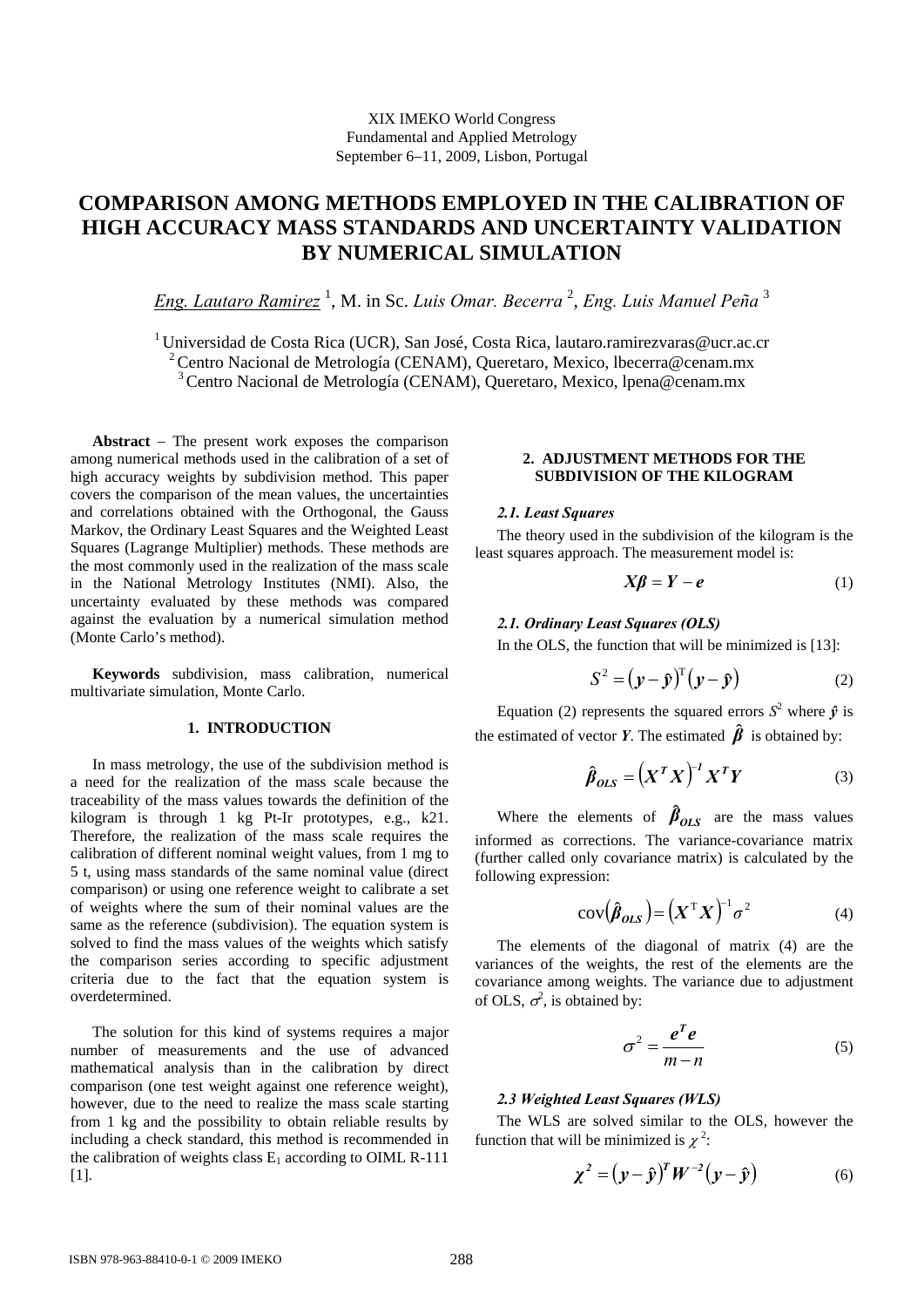Formula (6) will have a chi-squared distribution with *n* degrees of freedom where vector *Y* has a normal distribution with variance  $W^2$ . When this condition is satisfied, the system solution will be:

$$
\hat{\beta}_{WLS} = \left(X^{\prime\prime T} X^{\prime\prime}\right)^{-1} X^{\prime\prime T} Y^{\prime\prime} \tag{7}
$$

With  $X''$  and  $Y''$  weighted as follows [3]:

$$
X^{\prime\prime} = W^{\frac{1}{2}} X \tag{8}
$$

$$
Y^{\prime\prime} = W^{\frac{1}{2}}Y\tag{9}
$$

And the covariance matrix is:

$$
\text{cov}(\hat{\boldsymbol{\beta}}_{WLS}) = \left(X^{\prime\prime T} X^{\prime\prime}\right)^{-1} X^{\prime\prime T} W^{-1} \left(X^{\prime\prime T} X^{\prime\prime}\right)^{-1} X^{\prime\prime T} (10)
$$

# *2.4 Weighted Least Squares by Lagrange Multiplier (WLS-LM)*

This solution method is one of the most commonly used in the NMI. The solution vector (estimated mass values) will be obtained by minimizing function (6) satisfying the following condition:

$$
f(\boldsymbol{\beta}, \hat{\mathbf{y}}) = \boldsymbol{0} \tag{11}
$$

Matrix  $(X^T X)^{-1}$  is singular; therefore it is necessary to add a restraint, in this case, the Lagrange multiplier, to remove the singularity, so the function that will be minimized is:

$$
\chi^2 = (y - \hat{y})^T W^{-2} (y - \hat{y}) + 2 \lambda^T f(\beta, \hat{y}) \quad (12)
$$

The vector with the estimated mass values of the weights is obtained with (7) and covariance matrix with (10).

## *2.5 Orthogonal method.*

This method uses equations (3) and (4) from the solution by OLS, with a design matrix *X* particularly chosen to obtain non correlated values in the covariance matrix. In order to get the orthogonal design matrix *X*, some weighing comparisons (line vectors of *X* and their corresponding elements in vector *Y*) are repeated or removed.

#### *2.6 Gauss Markov method (GM).*

The main difference between GM and the others methods explained before is that in this method *Y* is assumed as a function of multiple random variables, whereas in the others  $Y$  is only a function of the variability of the indications of the balance [7]. The function that will be minimized is the same as in WLS (6), however the weighting matrix is different. The solution in GM [6] proposes a covariance matrix related to *Y* which includes all the uncertainty sources of the measurement model giving a complete covariance matrix [7] unlike the other methods. The covariance matrix will be:

$$
W = J_u \varphi J_u^{\mathrm{T}} \tag{13}
$$

With:

$$
\boldsymbol{J}_{u} = \begin{bmatrix} \boldsymbol{J}_{AL} & \boldsymbol{J}_{\rho_{a}} & \boldsymbol{J}_{V} & \boldsymbol{J}_{adj} \end{bmatrix} \tag{14}
$$

 $J_u$  is the Jacobian of *Y* which, in turn, is a matrix composed by the vectors of the input quantities of the mass measurement model:

$$
Y = \begin{bmatrix} A L & \rho_a & V & \varepsilon_{adj} \end{bmatrix} \tag{15}
$$

*φ* will be the matrix made up of variance-covariance matrices:

$$
\varphi = \begin{pmatrix} \varphi_{AL} & \varphi_{AL,\rho_a} & \varphi_{AL,V} & \varphi_{AL,adj} \\ \varphi_{AL,\rho_a} & \varphi_{\rho_a} & \varphi_{\rho_a,V} & \varphi_{\rho_a,adj} \\ \varphi_{AL,V} & \varphi_{\rho_a,V} & \varphi_V & \varphi_{V,adj} \\ \varphi_{AL,adj} & \varphi_{\rho_a,adj} & \varphi_{V,adj} & \varphi_{adj} \end{pmatrix}
$$
 (16)

Equation (13) is the matrix form of the GUM for a multivariable model. The estimated mass values are obtained with the following equation [7]:

$$
\hat{\boldsymbol{\beta}}_{GM} = \left(\boldsymbol{X}^{\mathrm{T}}\boldsymbol{W}^{-1}\boldsymbol{X}\right)^{-1}\boldsymbol{X}^{\mathrm{T}}\boldsymbol{W}^{-1}\boldsymbol{Y} \tag{17}
$$

With the covariance matrix:

$$
cov(\hat{\boldsymbol{\beta}}_{GM}) = \left(\boldsymbol{X}^{\mathrm{T}}\boldsymbol{W}^{-1}\boldsymbol{X}\right)^{-1} \tag{18}
$$

The methods mentioned in this paper are widely discussed in [11].

#### *2.7 Numerical Simulation by Monte Carlo's method.*

The numerical simulation by Monte Carlo's method (NSMC) combines probability distributions of the input quantities included in the measurement model giving values for the output quantity [12]. However, just like in the application of the GUM, NSMC explained in supplement 1 of GUM [12] does not consider the case for a multivariable output. In order to obtain the uncertainty of the estimated output quantities (mass values of the weights), a generalized procedure of NSMC for the multivariable case is made:

$$
X_1 \longrightarrow Y_1 = f(X_1, X_2, \dots, X_n) \longrightarrow Y_2
$$
  
\n
$$
Y_2 = f(X_1, X_2, \dots, X_n) \longrightarrow Y_2
$$
  
\n
$$
X_n \longrightarrow Y_n = f(X_1, X_2, \dots, X_n) \longrightarrow Y_n
$$

Fig 1. Measurement model with multiple input quantities and multiple output quantities.

The probability distributions of the input quantities are combined according to the corresponding measurement model, resulting in probability distributions for the output quantities. In this case, the input quantities are the mass differences, the air densities during the weighing process,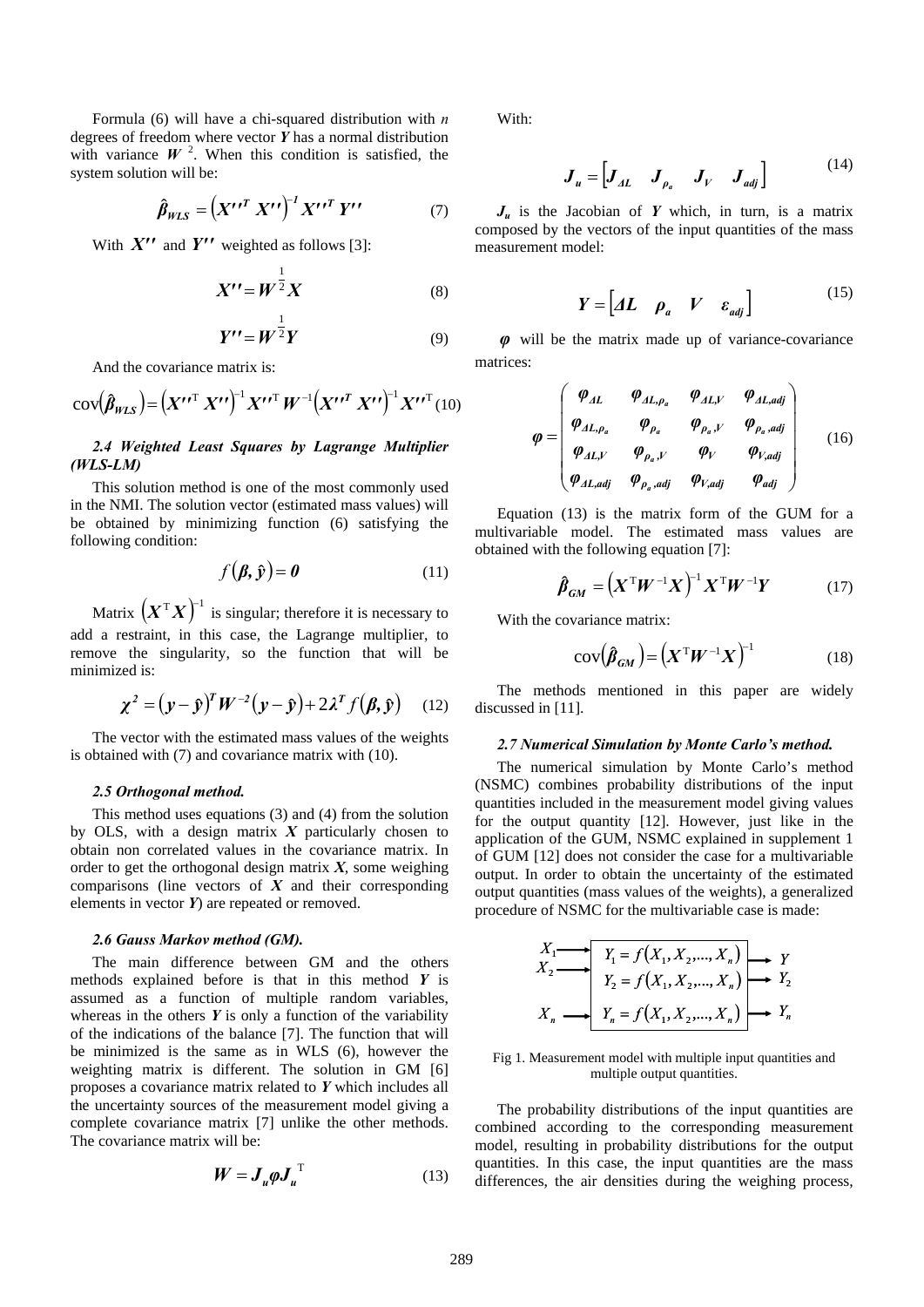the volume of the weights, the value of the reference weight. The output quantities are the mass values of the weights under calibration.

## **3. NUMERICAL EXAMPLE: MEASUREMENT DATA SET UP AND MATRIX EQUATIONS.**

In this example, real calibration data were used obtained from three weighing cycles ABBA for each *yi* (for each weighing comparison according to the corresponding design matrix) [2]. For all methods the mathematical model is:

$$
y = \Delta m - \rho_a (V_r - V_q) - \varepsilon_{adj} \tag{19}
$$

The matrices vary depending on the method and restrictions. In the Orthogonal method, the matrix equation is shown in (20). The matrix equation for both GM and OLS methods is given in equation (21) and for WLS – LM method is presented in formula (22). Table 1 shows the main data of the weights used in the calibration. Data of mass differences, air density and their uncertainties for the matrix equations in (21) and (22) are shown in table 2. In the Orthogonal method, some comparisons were eliminated and others were repeated. The mass differences, air densities and their corresponding uncertainties for matrix equation (20) are shown in table 3.

In order to compare the performance of the different adjustment methods, the uncertainty was evaluated with the same contributions (mass value of the reference weight, air density, volume of the weights, mass differences and adjustment error) following the recommended solving procedure for each method. Except for the GM method, the covariance matrix is not complete in Orthogonal, OLS and WLS-LM methods because it only covers type A uncertainty due to adjustment error. Type B uncertainties in these methods are combined with a proportionality factor according to [3].

| 0<br>$y_1 + m_r$<br>1<br>1<br>1<br>1<br>1<br>0<br>1<br>$y_2 + m_r$<br>$-1$<br>1<br>1<br>0<br>1<br>$y_3$<br>$-1$<br>$\boldsymbol{0}$<br>1<br>1<br>1<br>$\mathbf{y}_4$<br>$500\mathrm{g}$<br>$\overline{0}$<br>1<br>$^{-1}$<br>1<br>$y_5$<br>200g<br>$\boldsymbol{0}$<br>1<br>$^{-1}$<br>1<br>$y_{6}$<br>$\ast$<br>$200\mathrm{g}$ *<br>=<br>$\boldsymbol{0}$<br>1<br>-1<br>$^{-1}$<br>$y_7$<br>100 <sub>g</sub><br>$\boldsymbol{0}$<br>1<br>$^{-1}$<br>$\mathbf{y}_8$<br>$100\mathrm{g}$ *<br>$\overline{0}$<br>1<br>1<br>$-1$<br>0<br>$y_{9}$<br>$\overline{0}$<br>1<br>$-1$<br>1<br>0<br>$\mathbf{y}_{10}$<br>$\overline{0}$<br>$^{-1}$<br>0<br>1<br>1<br>$\mathbf{y}_{11}$<br>$\boldsymbol{0}$<br>1<br>0<br>1<br>$\mathbf{y}_{12}$ | (20) |
|--------------------------------------------------------------------------------------------------------------------------------------------------------------------------------------------------------------------------------------------------------------------------------------------------------------------------------------------------------------------------------------------------------------------------------------------------------------------------------------------------------------------------------------------------------------------------------------------------------------------------------------------------------------------------------------------------------------------------------------|------|
|--------------------------------------------------------------------------------------------------------------------------------------------------------------------------------------------------------------------------------------------------------------------------------------------------------------------------------------------------------------------------------------------------------------------------------------------------------------------------------------------------------------------------------------------------------------------------------------------------------------------------------------------------------------------------------------------------------------------------------------|------|

| $(-1)$<br>$\boldsymbol{0}$<br>$\boldsymbol{0}$<br>$\boldsymbol{0}$<br>$\boldsymbol{0}$<br>$\boldsymbol{0}$<br>$\mathbf{0}$<br>$\mathbf{0}$<br>$\mathbf{0}$<br>$\mathbf{1}$ | $-1$<br>$\overline{0}$<br>$\overline{0}$<br>$\overline{0}$<br>$\overline{0}$<br>0<br>$\overline{0}$<br>0 | $\theta$<br>$\theta$<br>0 | 1<br>1<br>0<br>$\Omega$<br>$\overline{0}$ | 1<br>0<br>1<br>0<br>-1<br>1<br>$\boldsymbol{0}$<br>1<br>1<br>$\mathbf{0}$ | 0<br>1<br>0<br>1<br>1<br>$-1$<br>0<br>1<br>1<br>1<br>0 | $\mathcal{Y}_1$<br>$y_{2}$<br>$y_3$<br>1000g<br>$y_4$<br>500g<br>y <sub>5</sub><br>$200g$<br>$\ast$<br>$y_{6}$<br>=<br>$200g$ *<br>$\mathcal{Y}_7$<br>$100g\,$<br>$\mathcal{Y}_8$<br>$100g *$<br>$y_{9}$<br>$y_{10}$<br>$m_R^{}$ | (21) |
|----------------------------------------------------------------------------------------------------------------------------------------------------------------------------|----------------------------------------------------------------------------------------------------------|---------------------------|-------------------------------------------|---------------------------------------------------------------------------|--------------------------------------------------------|----------------------------------------------------------------------------------------------------------------------------------------------------------------------------------------------------------------------------------|------|
|----------------------------------------------------------------------------------------------------------------------------------------------------------------------------|----------------------------------------------------------------------------------------------------------|---------------------------|-------------------------------------------|---------------------------------------------------------------------------|--------------------------------------------------------|----------------------------------------------------------------------------------------------------------------------------------------------------------------------------------------------------------------------------------|------|

|                          |                |   |   |         | 0       |        |          |     | $y_{1}$            |  |
|--------------------------|----------------|---|---|---------|---------|--------|----------|-----|--------------------|--|
|                          |                |   |   | 0       | 1       |        |          |     | $y_{2}$            |  |
| $\theta$                 | $-1$           |   |   | 1       | 0       |        | 1000g    |     | $\mathcal{Y}_3$    |  |
| $\boldsymbol{0}$         | $-1$           |   |   | 0       | 1       |        | 500g     |     | $y_4$              |  |
| $\theta$                 | 0              |   |   | $^{-1}$ | 1       | $\ast$ | 200g     |     | y <sub>5</sub>     |  |
| $\overline{0}$           | 0              |   |   |         | $^{-1}$ |        | $200g *$ | $=$ | $y_{6}$            |  |
| $\boldsymbol{0}$         | $\overline{0}$ |   |   | 0       | 0       |        | 100g     |     | $y_{7}$            |  |
| $\boldsymbol{0}$         | $\overline{0}$ |   | 0 | 1       | 1       |        | $100g*$  |     | $y_{8}$            |  |
| $\boldsymbol{0}$         | 0              | 0 |   |         |         |        |          |     | $y_{9}$            |  |
| $\overline{\phantom{0}}$ | 0              | 0 | 0 |         |         |        |          |     | $\mathcal{Y}_{10}$ |  |

Table 1. Data of the weights involved in the calibration process

| Value<br>g | Correction<br>mg | $u(k=1)$<br>mg | volume<br>$\text{cm}^3$ | $u (k=1)$<br>cm <sup>3</sup> |
|------------|------------------|----------------|-------------------------|------------------------------|
| 1 000      | 0,005            | 0,015          | 124,894                 | 0,025                        |
| 500        |                  |                | 62,421                  | 0,025                        |
| 200        |                  |                | 24,983                  | 0,025                        |
| $200*$     |                  |                | 24,983                  | 0,025                        |
| 100        |                  |                | 12,480                  | 0,001 25                     |
| $100 *$    |                  |                | 12,406                  | 0,025                        |

Table 2. Measurement data used in GM, OLS and WLS-LM methods

| $y_i$          | Am<br>mg  | $u(\Delta m)$<br>$(k=1)$<br>mg | $\rho_a$<br>$mg \, cm^{-3}$ | $u(\rho_a)$<br>$(k=1)$<br>$mg \text{ cm}^{-3}$ |
|----------------|-----------|--------------------------------|-----------------------------|------------------------------------------------|
| 1              | $-0,1417$ | 0,020 41                       | 0,96174                     | 0,000 10                                       |
| 2              | $-0,1767$ | 0,020 41                       | 0,961 48                    | 0,000 10                                       |
| 3              | 0,0167    | 0,012 91                       | 0,961 57                    | 0,000 10                                       |
| $\overline{4}$ | 0.0433    | 0,014 72                       | 0,961 13                    | 0,000 10                                       |
| 5              | $-0.0833$ | 0,011 90                       | 0,96073                     | 0.000 10                                       |
| 6              | 0.0383    | 0,010 80                       | 0,96071                     | 0,000 10                                       |
| 7              | 0,0000    | 0,002 89                       | 0,960 32                    | 0,000 10                                       |
| 8              | $-0,1117$ | 0,019 15                       | 0,960 12                    | 0,000 10                                       |
| 9              | $-0.0967$ | 0,01780                        | 0,960 20                    | 0,000 10                                       |
| 10             | 0,0000    | 0,002 89                       | 0,959 94                    | 0,000 10                                       |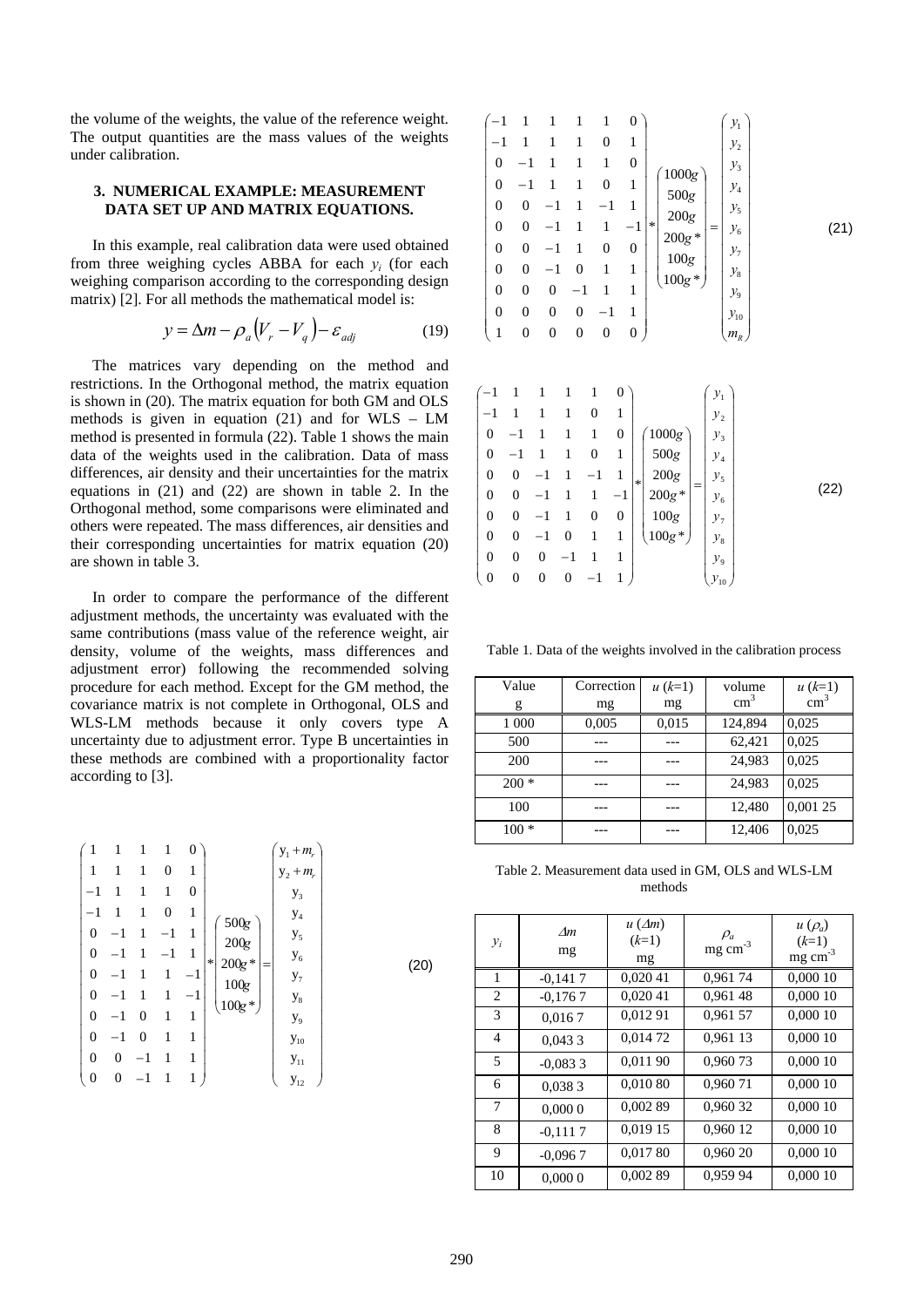Table 3. Measurement data used in GM, OLS and WLS-LM  $\hat{\beta}$  u (k=1)  $\hat{\beta}$  u (k=1)  $\beta$  u (k=1) (mg)

The results of each method were compared with the results obtained by numerical simulation. The mathematical model used in the simulation is the same as its corresponding matrix solution method. All the simulations were performed with one hundred random data coming from each probability distribution of the input quantities (they were considered normal distributions).

# **4. NUMERICAL EXAMPLE: RESULTS**

# *4.1 Estimated mass values and uncertainties*

The results obtained with the matrix solution and with the numerical simulation for each method are presented in tables 4 to 7. Figures 2 to 6 show the results for each calibration weight. Each colour represents the solution method, where the first result corresponds to the numerical simulation and the second is the matrix solution by the generalization of the GUM.

## *4.2 Correlations of the calibration weights.*

Except for the GM method, the methods studied in this work do not have a complete covariance matrix because only type A uncertainty due to error adjustment is considered. However, in the estimated mass values by NSMC it is possible to obtain the linear correlation coefficients from the one hundred data outputs. Tables 8 to 11 show the estimated correlation coefficients from the NSMC of each method. Table 12 provides the correlation coefficients obtained by the covariance matrix (18) of GM.

|          |          | Simulación | Matricial |           |  |
|----------|----------|------------|-----------|-----------|--|
| Pesa     | ß        | $u (k=1)$  |           | $u (k=1)$ |  |
|          | (mg)     | (mg)       | (mg)      | (mg)      |  |
| 500 g    | $-0.118$ | 0,029      | $-0,118$  | 0,014     |  |
| 200 g    | 0,009    | 0,025      | 0,009     | 0,008     |  |
| $200 g*$ | $-0.012$ | 0,025      | $-0.012$  | 0,008     |  |
| 100 g    | $-0.039$ | 0,006      | $-0.039$  | 0,007     |  |
| 100 g    | $-0.159$ | 0,007      | $-0.159$  | 0,007     |  |

Table 4. Results of the Orthogonal Method.

|          |          | Simulación | Matricial |           |  |
|----------|----------|------------|-----------|-----------|--|
| Pesa     | ß        | $u (k=1)$  | ß         | $u (k=1)$ |  |
|          | (mg)     | (mg)       | (mg)      | (mg)      |  |
| 500 g    | $-0.117$ | 0,029      | $-0.117$  | 0,031     |  |
| 200 g    | 0.000    | 0,025      | 0,000     | 0,016     |  |
| $200 g*$ | $-0,004$ | 0,025      | $-0.004$  | 0,016     |  |
| 100 g    | $-0.060$ | 0,006      | $-0.060$  | 0,020     |  |
| $100 g*$ | $-0.138$ | 0,007      | $-0.138$  | 0,020     |  |

Table 5. Results of the WLS-LM Method.

|--|

|           | β        | $u (k=1)$ |          | $u (k=1)$ |
|-----------|----------|-----------|----------|-----------|
|           | (mg)     | (mg)      | (mg)     | (mg)      |
| 500 g     | $-0.118$ | 0,029     | $-0.118$ | 0,032     |
| 200 g     | 0,007    | 0,025     | 0,007    | 0,018     |
| $200 g *$ | $-0.010$ | 0,025     | $-0.010$ | 0,018     |
| 100 g     | $-0.052$ | 0,007     | $-0.052$ | 0,017     |
| $100 g*$  | $-0,146$ | 0,007     | $-0,146$ | 0,017     |

Table 6. Results of the GM Method.

|          |           | Simulación        | Matricial |                   |  |
|----------|-----------|-------------------|-----------|-------------------|--|
| Pesa     | ß<br>(mg) | $u (k=1)$<br>(mg) | ß<br>(mg) | $u (k=1)$<br>(mg) |  |
| 500 g    | $-0.118$  | 0,029             | $-0.118$  | 0,023             |  |
| 200 g    | 0,007     | 0,025             | 0,007     | 0,013             |  |
| $200 g*$ | $-0.010$  | 0,025             | $-0.010$  | 0,013             |  |
| 100 g    | $-0.048$  | 0,007             | $-0.048$  | 0,013             |  |
| $100 g*$ | $-0.150$  | 0,007             | $-0.150$  | 0,013             |  |

Table 7. Results of the OLS Method.



Figure 2. Comparison among values for 500 g weight. Uncertainty bars are with k=1.



Figure 3. Comparison among values for 200 g weight. Uncertainty bars are with k=1.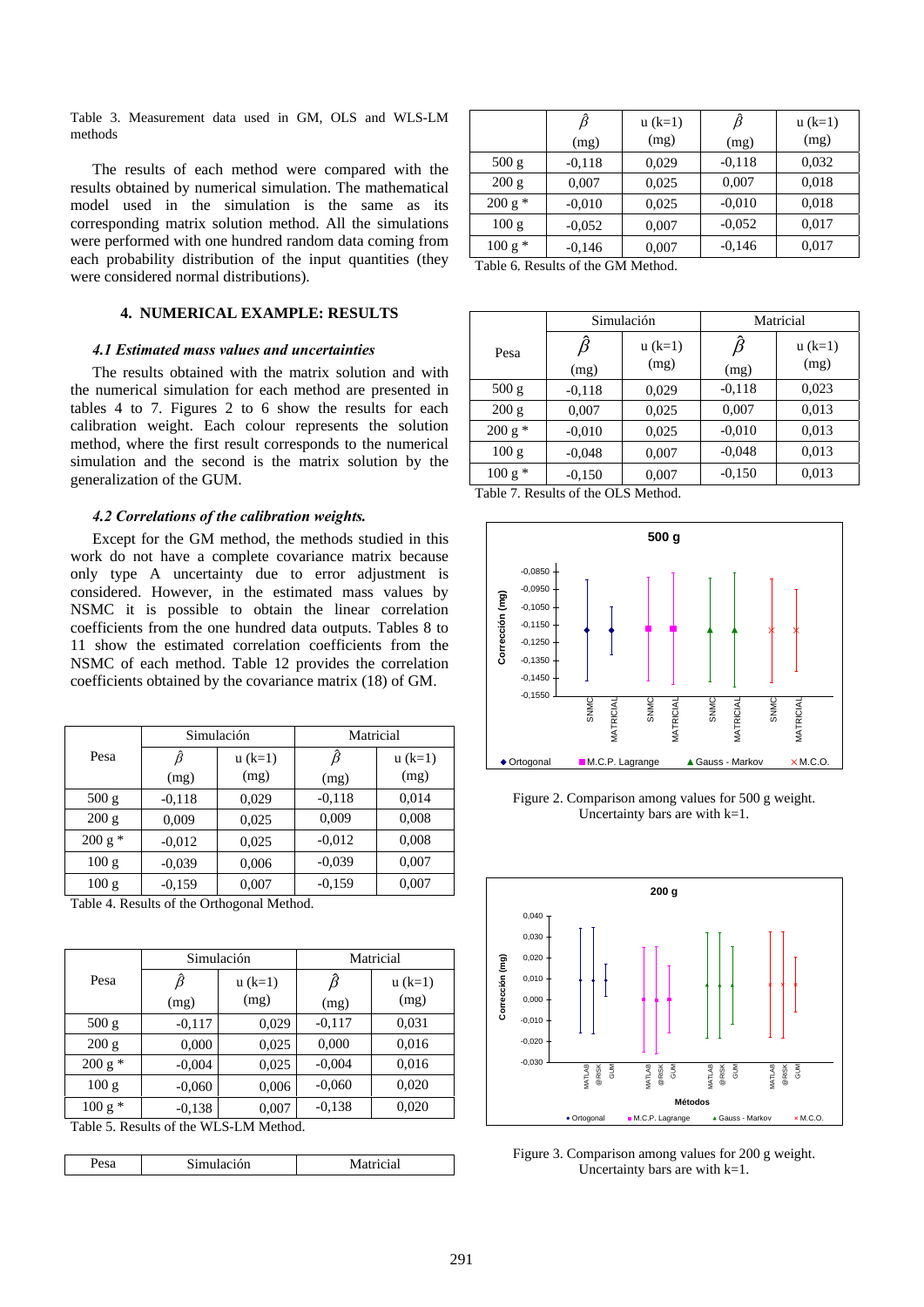

Figure 4. Comparison among values for 200 g\* weight. Uncertainty bars are with  $k=1$ .



Figure 5. Comparison among values for 100 g weight. Uncertainty bars are with k=1.



Figure 6. Comparison among values for 100 g \* weight Uncertainty bars are with  $k=1$ .

|                  | 500 <sub>g</sub> | 200 <sub>g</sub> | 200 g $*$ | 100q | 100 g $*$ |
|------------------|------------------|------------------|-----------|------|-----------|
| 500 <sub>g</sub> | 1,00             | 0,11             | 0.12      | 0,22 | 0,20      |
| 200 <sub>g</sub> |                  | 1,00             | 0,06      | 0,07 | 0,05      |
| 200 g $*$        |                  |                  | 1,00      | 0,07 | 0,07      |

| 100 g   |  | .00 | 0.43 |
|---------|--|-----|------|
| 100 g * |  |     | .00  |

Table 8. Correlation coefficients among weights for NSMC with the Orthogonal method.

|                  | 1000 g | 500q | 200q | 200 g $*$ | 100 <sub>g</sub> | 100 g $*$ |
|------------------|--------|------|------|-----------|------------------|-----------|
| 1 000 g          | 1,00   | 0,26 | 0,12 | 0,12      | 0,23             | 0,22      |
| 500 <sub>g</sub> |        | 1,00 | 0,12 | 0.13      | 0,24             | 0,23      |
| 200 <sub>g</sub> |        |      | 1,00 | 0,08      | 0,05             | 0,05      |
| 200 g $*$        |        |      |      | 1,00      | 0,05             | 0,05      |
| 100 <sub>g</sub> |        |      |      |           | 1,00             | 0,86      |
| 100 g $*$        |        |      |      |           |                  | 1,00      |

Table 9. Correlation coefficients among weights for NSMC with the WLS-LM method.

|                       | 1000 g | 500 <sub>g</sub> | 200 <sub>g</sub> | 200 g $*$ | 100 <sub>g</sub> | 100 g $*$ |
|-----------------------|--------|------------------|------------------|-----------|------------------|-----------|
| 1000 g                | 1,00   | 0,26             | 0,12             | 0,12      | 0,22             | 0,21      |
| 500 g                 |        | 1,00             | 0,13             | 0,13      | 0,23             | 0,22      |
| 200 <sub>g</sub>      |        |                  | 1,00             | 0,07      | 0,05             | 0,05      |
| 200 g $*$             |        |                  |                  | 1,00      | 0,05             | 0,06      |
| 100 <sub>g</sub>      |        |                  |                  |           | 1,00             | 0,59      |
| 100 <sub>g</sub><br>* |        |                  |                  |           |                  | 1,00      |

Table 10. Correlation coefficients among weights for NSMC with the OLS method.

|                       | 1000 g | 500q | 200q | 200 g $*$ | 100 <sub>g</sub> | 100 g $*$ |
|-----------------------|--------|------|------|-----------|------------------|-----------|
| 1000 g                | 1,00   | 0,26 | 0,11 | 0,12      | 0,23             | 0,22      |
| 500 <sub>g</sub>      |        | 1,00 | 0,12 | 0,13      | 0,24             | 0,23      |
| 200 <sub>g</sub>      |        |      | 1,00 | 0,06      | 0,05             | 0,05      |
| 200 g $*$             |        |      |      | 1,00      | 0,06             | 0,06      |
| 100 <sub>g</sub>      |        |      |      |           | 1,00             | 0,77      |
| 100 <sub>g</sub><br>* |        |      |      |           |                  | 1,00      |

Table 11. Correlation coefficients among weights for NSMC with the GM method.

|                  | 1000 g | 500 <sub>g</sub> | 200 <sub>g</sub> | 200 g $*$ | 100 <sub>g</sub> | 100 g $*$ |
|------------------|--------|------------------|------------------|-----------|------------------|-----------|
| 1000 g           | 1,00   | 0,50             | 0,34             | 0,35      | 0,19             | 0,19      |
| 500 <sub>g</sub> |        | 1,00             | 0,24             | 0,24      | 0,13             | 0,13      |
| 200 <sub>g</sub> |        |                  | 1,00             | 0,17      | 0,04             | 0,04      |
| 200 g $*$        |        |                  |                  | 1,00      | 0,05             | 0,05      |
| 100 <sub>g</sub> |        |                  |                  |           | 1,00             | 0,29      |
| 100 g $*$        |        |                  |                  |           |                  | 1,00      |

Table 12. Correlation coefficients among weights for the GM method matrix solution.

# **4. DISCUSSION**

The difference among the estimated mass values obtained with the different matrix solution methods are within the combined uncertainty at confidence level of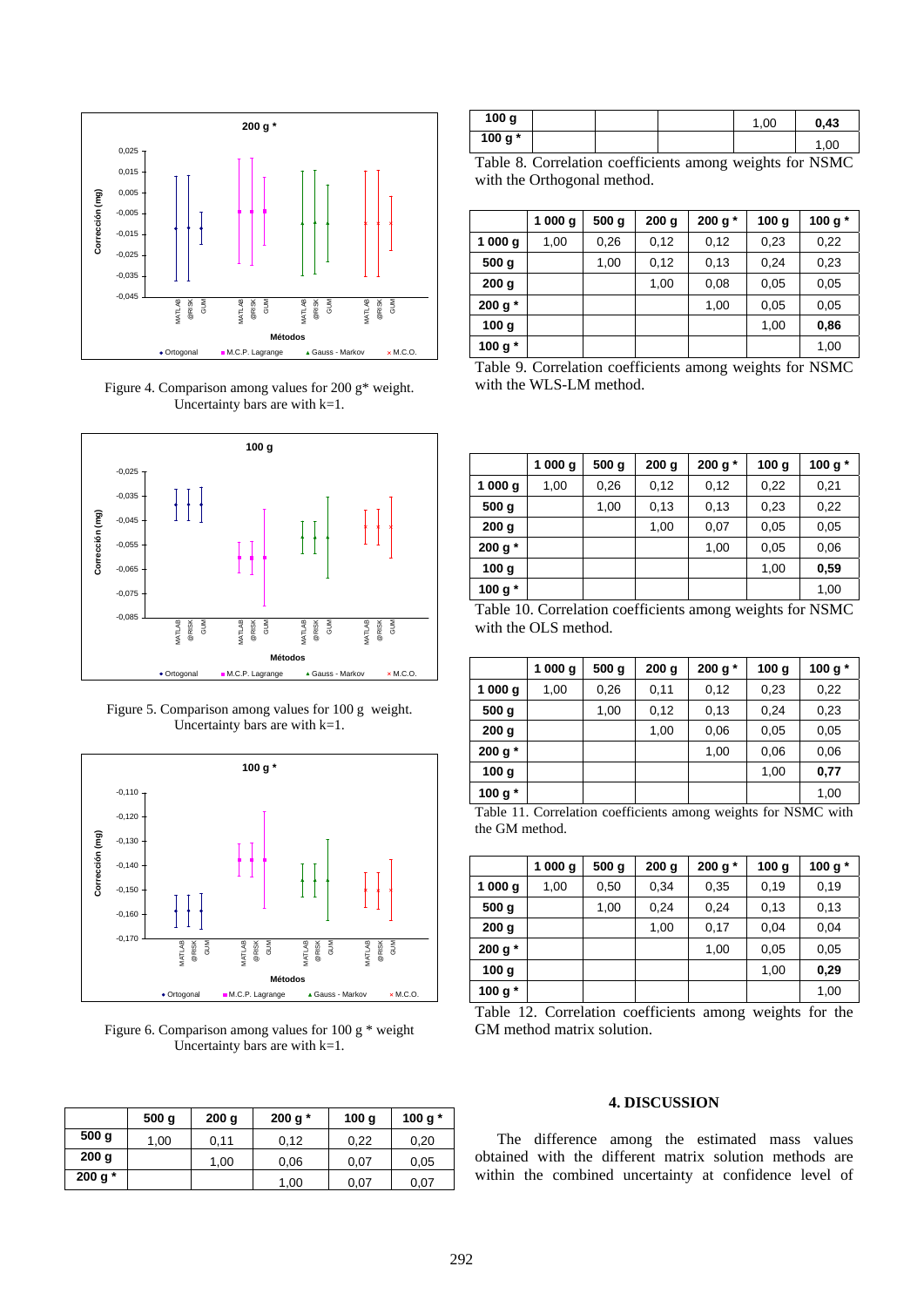approximately 95% (normalized error). The difference in the estimated mass values by solving matrix equations exists due to that in GM and WLS-LM methods the  $y_i$  data are being weighted; in the other hand, Orthogonal method uses a different design matrix. However, the estimated mass values obtained with the different methods do no differ significantly [6,9]. The estimated mass values obtained with NSMC are agree with their corresponding matrix solution, however, the uncertainty evaluation is different from the matrix method (GUM generalization).

The mass values obtained from SNMC are equal to those values obtained from the matricial method; however there are significant differences between the matricial estimation of the uncertainty and SNMC estimation of uncertainty.

 The uncertainty values calculated with SMNC are the same between all the tested methods.

For the 500 g weigh the estimated uncertainties for MCP-ML and GM are almost the same compared to SNMC, however there is an underestimation for the 200 g, and an overestimation for the 100 g weighs compared to its SNMC.

The MCO method underestimates the uncertainty of the 500 g and 200 g weighs. And overestimates the uncertainty compared with the SNMC

The Orthogonal method underestimates all the weighs values but the 100 g in relation to SNMC.

The correlation coefficient for the 100 g and 100  $g^*$ , obtained from the matricial GM gives 0,29 in comparison with the value obtained in SNMC 0,77 , which is significantly different.

The correlation coefficients between the 100 g weighs, obtained from the SNMC for orthogonal model is 0,43. The lowest coefficients obtained were in this method.

The correlation coefficients between the 100 g weighs, obtained from the SNMC for MCP-ML model is 0,86. Thus implies a highly lineal dependence between these weighs.

#### **5. CONCLUSIONS.**

The most commonly matrix solution methods used in the NMI's in the calibration of weights by subdivision method and the comparison against their numerical simulation by Monte Carlo's method were studied in this work.

The best estimated mass values obtained both by NSMC and by matrix solution methods do not differ significantly from one to another.

The uncertainty calculated by the NSMC differs from the calculation by the matrix methods in higher or lower degree of impact, but indeed differs from the matrix calculation.

The uncertainty values obtained by NSMC for all the mathematical models (Orthogonal, OLS, WLS-LM and GM) are almost the same, meaning that probability distributions of the input quantities propagate in the same way no matter the method employed.

The SNMC gives the possibility of calculate the correlation between mass values. The traditional orthogonal method don not allows it, because the method only estimates the Type A correlation, and thus if the correlation of the design matrix is zero the resultant correlation will be zero.

In conclusion, the authors recommend calculate estimated values of vector  $\beta$  and their associated uncertainties using the numerical simulation by Monte Carlo´s method of the GM matrix equation.

For the same nominal values of mass there are no significantly differences between SMNC and GUM generalization (Matricial methods) [10], however for the subdivision are different, and it could be because the configuration of the design matrix

In conclusion, the authors recommend calculate estimated values of vector  $\beta$  and their associated uncertainties using the numerical simulation by Monte Carlo´s method of the GM matrix equation.

#### **REFERENCES**

 [1] OIML R-111-1 Weights of classes E1, E2, F1, F2, M1, M1-2, M2, M2-3, and M3 – Part 1: Metrological and technical requirements. Edition 2004

[2] L. O. Becerra, J Nava, Incertidumbre en la calibración de pesas por el método ABBA, CENAM, 2004

[3] R. Schwartz, M Borys, F. Sholz, Guide to mass determination, with high accurancy, PTB-MA-80e, 2007

[4] G.D Chapman, NRC – CNRC Orthogonal Designs for Calibrating Kilogram Submultiples, 2004

[5] L. Nielsen, Least-squares estimation using Lagrange multipliers, Metrologia 35, 1998, 115-118

[6] W Bich, Variances, Covariances and Restraints in Mass Metrology, Metrologia 27, 1990, 111-116

[7] W. Bich, M. G. Cox and P. M. Harris, Uncertainty Modelling in Mass Comparisons, Metrologia 30, 1994, 495- 502

[8] BIPM, IEC, IFCC, ISO, IUPAC, IUPAP, OIML "Guide to the expression of Uncertainty on measurement" Reprinted on 1995.

[9] W. Bich, The assessment of uncertainty in mass calibration at national laboratory level, Euromet Project 231, 1994

[10] L. Omar Becerra, J. Nava Mediciones de la Cámara Sellada del Patrón Nacional de Masa, Simposio Metrología 2004

[11] L. J. Ramírez, L. O. Becerra, L. M. Peña – Informe sobre el estudio de los diferentes métodos de calibración de